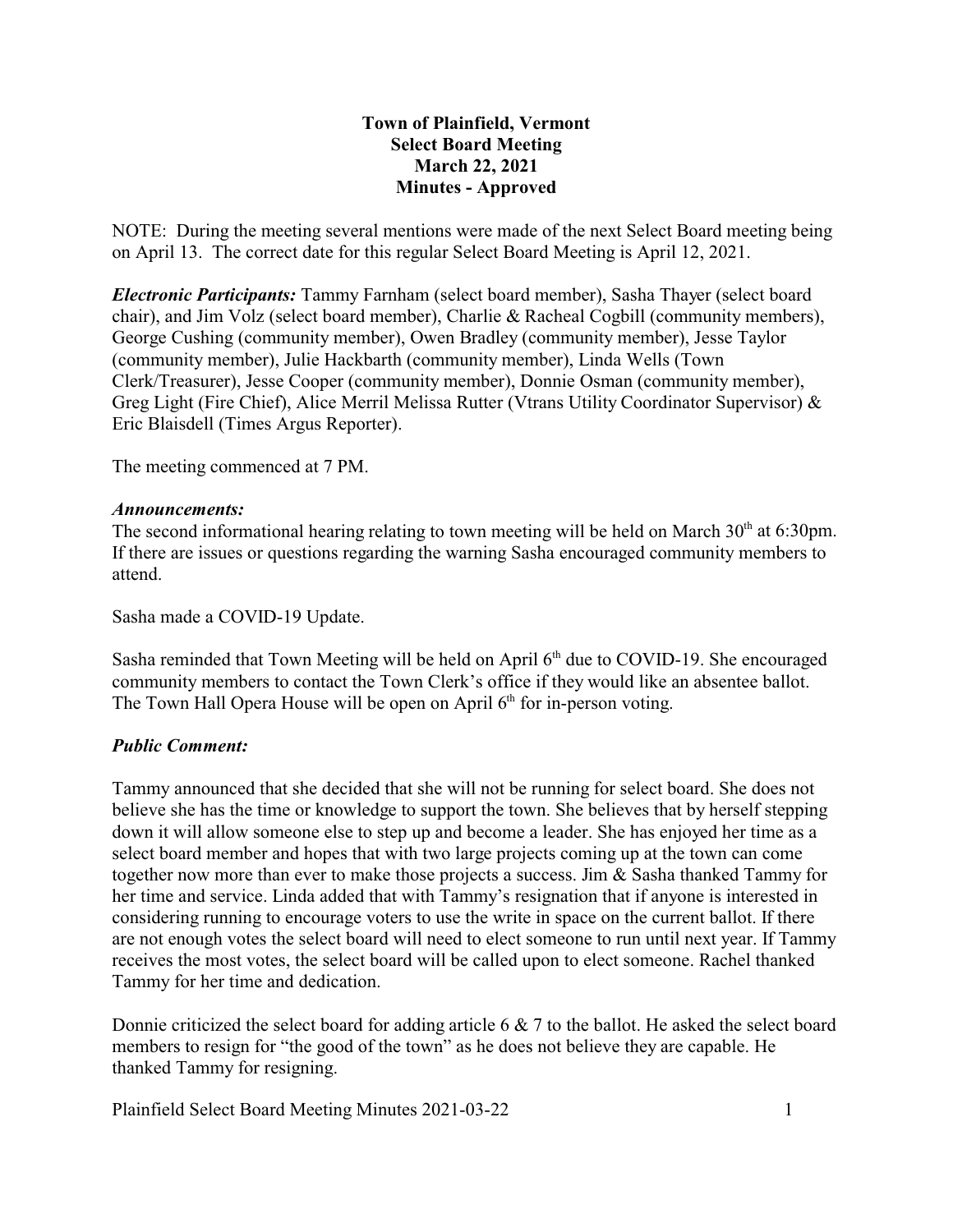## *Town Clerk/Town Treasurer Report - Linda Wells*:

Town meeting will be held on Tuesday April 6, 2021 – the polls will be open from 9am – 7pm. Linda mentioned that ballots can be requested by calling the office at 802-454-8461.

#### *Warrants:*

Payable: March 16  $& 17<sup>th</sup>$ Payroll: March 19<sup>th</sup> Jim moved to approve the above warrants with a unanimous approval of the select board.

## *Repair of Municipal Building Roof*

Tammy suggested to seek alternate bids as only one has been submitted. Linda stated that she could put it in the paper as well. Linda mentioned that the current municipal building fund for repairs and maintenance would cover the cost of repairing the roof. Alice inquired about what the cost for the roof replacement would be, the project was bid at \$33, 446.

## *Approval of Firehouse Repair Contract - Fire Chief Greg Light*

Ken Randall was the only one that showed interest/bid the firehouse project. The firehouse bid for sidewall repairs was \$12,680 and the rest of the repairs and upgrade was \$55,130. Greg did have a couple of contractors come and look at the job and agreed that the bid figures seemed accurate. Several community members know Ken Randall and have indicated that he is a very honest and respectable contractor. Greg proposed taking approximately \$42,000 from the building reserve fund, and keeping \$5-7,000 in the fund and financing the remainder of the project for 4-years. The town contributes yearly to the building repair fund and Greg proposed taking that funding and putting it toward the loan. He emphasized the importance of leaving a sum in the reserve sum in case of an emergency or unforeseen circumstance. The remaining money (actual figured TBD) would need to be borrowed. Alice mentioned that there might be grant funding opportunities for infrastructure and depending on the timeframe it might be worth looking into some of those options. Greg said that in addition to the project bid that the town would need to allot an extra \$10,000 for a contingency fund for unforeseen problems outside of the scope. Greg confirmed that the cost of materials will not change the bid.

Jim moved to approve the Ken Randall Contracting, Inc. bid of \$67,810 for the firehouse repair and upgrade. Tammy amended the bid to include "with a 10% overrun", Jim adopted the amendment, with a unanimous approval of the select board.

Greg Light added that he has been talking with Peter Youngbaer at the Plainfield CO-OP, as the project might interrupt normal operation.

### *FEMA Grant:*

Jim moved to authorize Sasha to sign and submit FEMA Agreement #02140-32002MC-00, the Notice to Proceed, and the Financial Report Form #1 relating to grant funds for Brook Road Bridge replacement grant administration additional \$2,000 grant (with a town share of \$500), with a unanimous approval of the select board.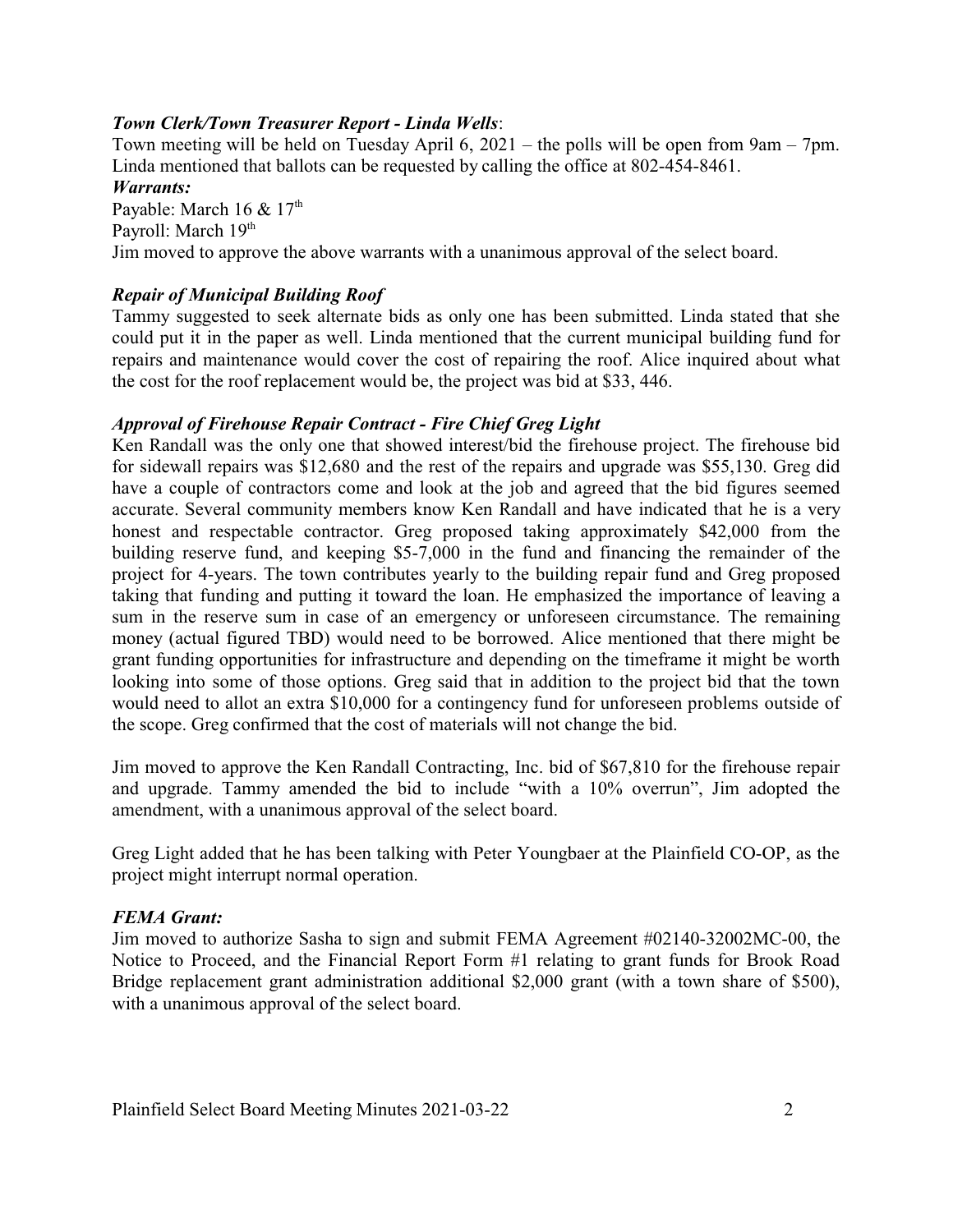#### *Approval of Fleet Permits:*

Amerigas. Inc., Waterbury, VT Connecticut Valley Trucking, Orford, NH Curtis Lumber Co., Inc., Williston, VT Darrell Matthews/Matthews Excavating, Waterford, VT Gillespie Fuels & Propane, Inc., Northfield, VT K Bellevance Landworks & Hauling, Barre, VT McCollough Crushing, Inc., Middlesex, VT N.A. Manosh, Inc., Morrisville, VT Newton/Dubois Construction Inc., Middlesex, VT Structural Wood Corporation, Waddington, NY Trono Oil & Gas Inc., Barre, VT Weston Pulpwood Sales, Inc., Essex Junction, VT

Tammy moved to approve the fleet permits, with a unanimous approval of the select board.

### *Consideration of/approval of application for liquor license:*

BAS, LLC DBA Fairways & Greens located at the Country Club of Barre. Tammy moved to approve the liquor license renewal with a unanimous approval of the select board.

### *Approval of Meeting Minutes:*

January 12 and 19 and March 8 Jim moved to approve the meeting minutes, with a unanimous approval of the select board.

### *Route 2-Main Street Intersection Remediation Project Update:*

Melissa Rutter, Vtrans Utility Coordinator Supervisor (handling the water & sewer component) shared that the town can either use Stantech or hire a private engineer. If the town selects Stantech as the design consultant, the state could reimburse the town the determined percentage of the design cost (TBD) or the state could receive the invoices from Stantech and the state could bill the Town of Plainfield to circumvent the 30-day payment period from Stantech. The engineering cost is expected to be \$68,000, the percentage will need to be configured (based on linear footage) in order to establish the cost to the Town of Plainfield. Stantech cannot begin any work until the agreement is signed for engineering; construction will be discussed later down the road. Once the agreement is signed Stantech will start collaborating with the town to establish a plan. If the scope and fee is agreed upon, an agreement can be generated within a month to sign and proceed with engineering the water  $\&$  sewer component of the project. Stantech has been involved in this project for several years and will be designing other aspects of the project. Alice added that she will be looking into grant funding as the project progresses.

### *Pedestrian Bridge Project Update:*

The contract has been updated and the blanks have been filed in. The contract has been approved at a state and federal level. The contractors that had bided on the project (including Dufranes) intended to sign the contract provided at the time of biding. Tammy reminded that the project is only good for 30 days and the delay of signing the contract is putting it at risk for changing the cost. If the select board chooses to make changes to the contract then it will need to go through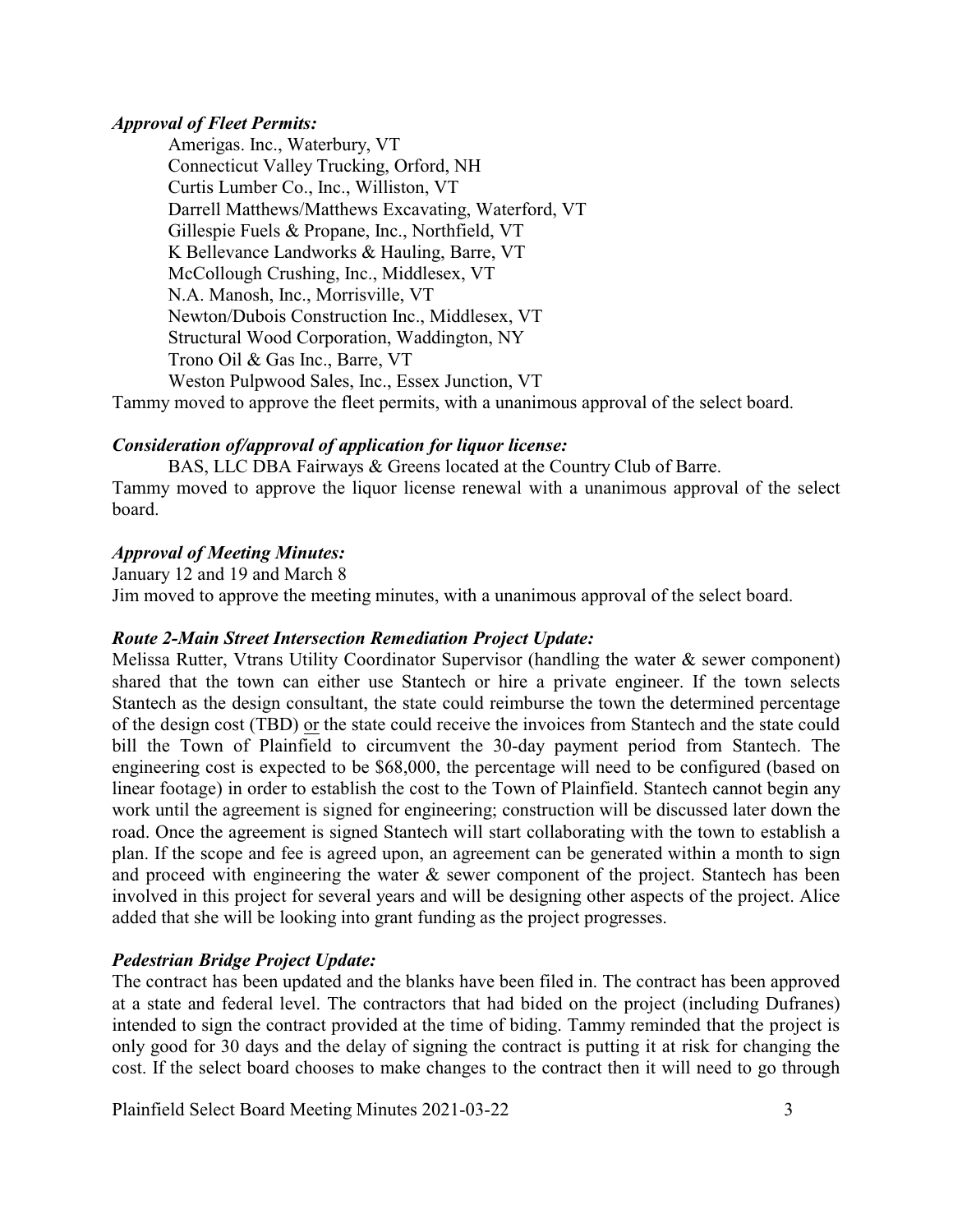the review process again, including state and federal review. Tammy urged the select board to sign the contract as-is, she emphasized that a lot of thought and time has gone into this contract and she believed it would be a mistake to delay the signing. Tammy indicated that she would take time to get the contract notarized if the select board chooses to proceed. Sasha suggested to reach out to the contractor to see if they could extend the signing for another week to have the contract reviewed further. Alice indicated that the contract is well vetted by VTRANS and suggested to sign the contract, Jim agreed that it makes sense to move forward.

Jim moved to finish the details and sign the contract. Jim and Tammy voted "aye" and Sasha abstained from voting.

Tammy indicated that she would figure out the logistics of getting the contract signed.

## *VHB Engineering Firm for Resident Engineer Services During Construction:*

The last estimate was \$65,000 and the new estimate is \$65,053, the select board was hopeful that the estimate would come in lesser as the project had been shortened by a week. VHB Engineering indicated that the cost of labor has gone up which is why the project remained at a similar cost. Ross recommended moving forward with VHB. Sasha iterated that they have been really great to work with and it would make sense to continue on with VHB. Since there are no changes, there is no further approval needed; the town had just hoped for a lesser estimate.

Jim moved for Tammy to let VHB that the town is prepared to move forward with them as the resident engineer and moving forward with a contract, with a unanimous approval of the select board.

## *Followup on query re Town Meeting articles relating to Australian balloting for future town meetings:*

Sasha stated that there had been some confusion about how a Select Board can go about putting something on a Town Meeting warning. She explained that at any time the Select Board can get a request and put something on the Town Meeting warning. She observed that there are likely many points of view as to whether or not that was a great way to proceed in this case.. Sasja also stated that the email from Charlie had been the first time that she had been alerted to the question of whether or not the town could go forward with this kind of article at this juncture with an Australian Ballot town meeting. Sasha reviewed the discussion on this topic that had occurred at the informational meeting on March 18th and that voters are able to vote the articles up or down and, as Jim Volz had mentioned at the meeting on the 18th, if it is the case that the town can not go forward with these articles if they are passed, the Select Board can consider the outcome of the vote to be advisory. Sasha stated that the Select Board can't change the warning at this point and she encouraged community members to vote as they think is appropriate and hoped that we can all be listening to one another. Sasha also stated that she felt that some good discussions had come from the discussions in public fora, in particular relating to accessibility issues and what we might want to be doing to address those. Charlie had expressed a desire to speak about this further and was allowed by the Select Board to do so. Charlie Cogbill questioned whether the Zoom recordings could be made available to the public, in particular for the 3rd & 8th of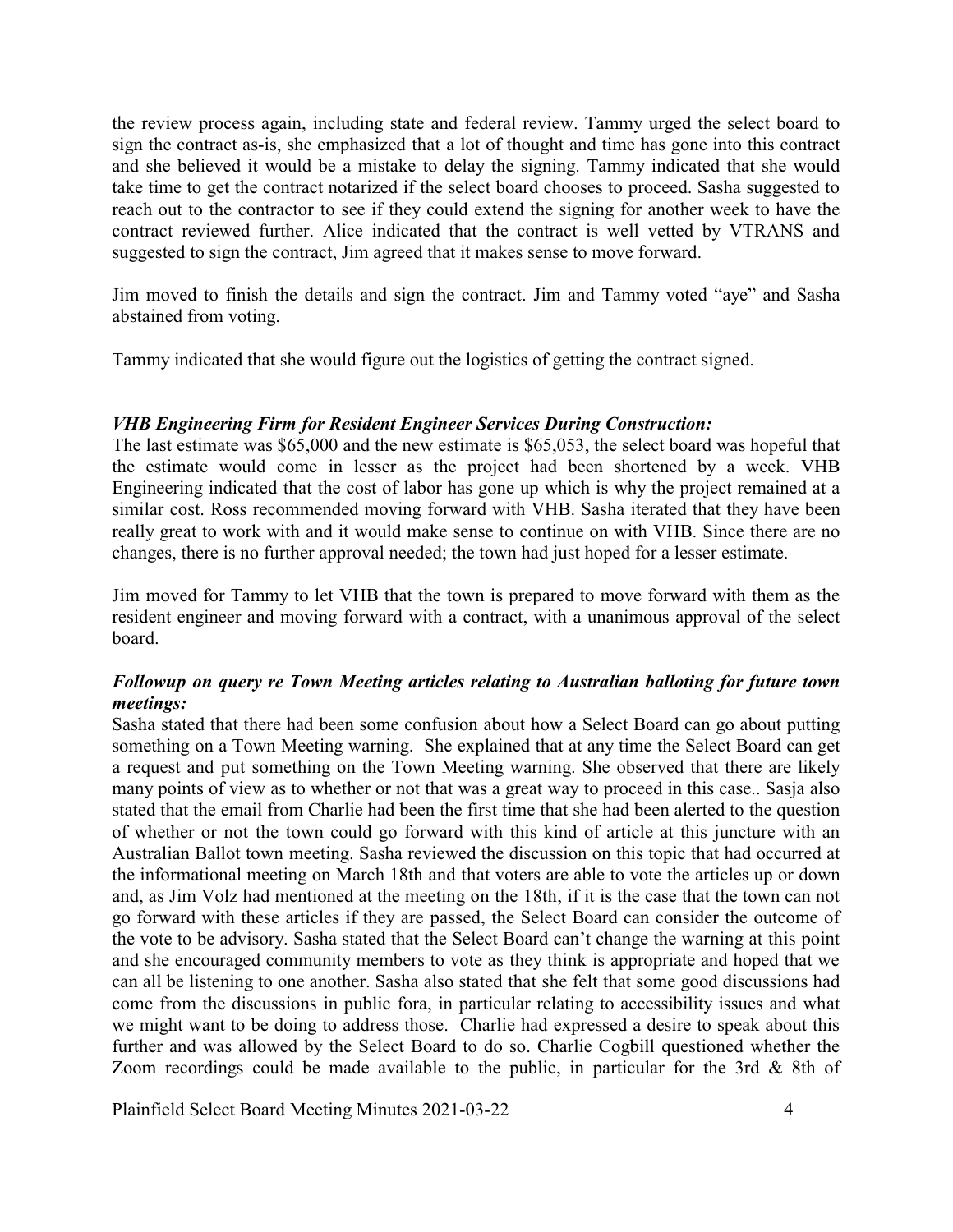February. Sasha responded that a previous account for putting up videos had not been available and that she had recently made a new account to be able to put these on YouTube and so far the videos for December  $16<sup>th</sup>$ ,  $26<sup>th</sup>$ ,  $28<sup>th</sup>$ ,  $29<sup>th</sup>$ , January 5th,  $7<sup>th</sup>$ ,  $11<sup>th</sup>$ ,  $19<sup>th</sup>$  are up and the others will be up shortly, within a day or so. Charlie asked to be provided with a copy of the letter requesting that these articles be put on the Town Meeting warning. Sasha explained that it was an email that the Select Board had received and that she would be happy to provide him with a copy of that, probably later that evening. Charlie also inquired whether the Select Board had sought legal advice on Articles 6 & 7, particularly the town attorney or the Vermont League of Cities and Towns to get a legal opinion.. Sasha stated that the Board had not, for a couple of reasons, one being that the articles can not be removed from the warning at this juncture, In addition, the Select Board had had a lot of other matters to deal with and thus had not sought legal advice. Sasha said she had reviewed the law after Charlie had raised his concerns the previous week and it would also be important for the Select Board to consider who would be the best person to address these concerns as this is an area of the law that a lot of attorneys are not likely to have expertise in. Charlie urged the Select Board to obtain a legal opinion prior to the second informational meeting on March 30 to explain to the voters what their vote is for. Charlie expressed some uncertainty as to the outcome if "No" votes prevailed on these articles. Sasha explained that if the "No" votes prevailed there would be no change to how the annual town meeting or other town meetings are conducted. She also stated that if the "No" vote prevailed and the articles were found to not be legitimate, then there would be no change. Charlie also stated "if no tends to prevail in this vote I would propose that this is not an advisory vote to the select board that the majority of the town does not want Australian ballot." Sasha thanked him for that suggestion. When Charlie again expressed that he was uninformed of what his vote on these articles is for, Sasha clarified that at this juncture, his vote would be whether he thinks this is a positive article he'd like to see passed, or that he doesn't think it's a positive article. Tammy encouraged Charlie to email to the Select Board any documentation he has relating to the validity of the articles. Sasha reviewed that there were several select board meetings that these articles were discussed; she said that she would have the Zoom recordings available within a day or so. Jim also stated that he'd found the email the Select Board had received from Gary Graves on January 8th requesting these articles be included, and that he'd just forwarded that to Charlie. Charlie also stated that the minutes are late  $(5+ days)$ , and are vague. Jim added that the town does not have a meeting minute taker so if anyone knows of someone who would be willing to do so to let the select board know.

#### *Administrative Assistant Job Description:*

Tammy urged to finalize the administrative assistant in an official manner by putting it on the next select board meeting agenda (4/13). Sasha asked about making a special meeting for this topic, as Sasha reminded that even once the position is posted that it may take a few days or weeks to get a response. It was agreed that this topic would be added to the April 13<sup>th</sup> agenda. Sasha will look back in the minutes to make sure the facilities manager description had been approved.

Agenda Items for Upcoming Meetings: Organizational Meeting Town Plan Approval